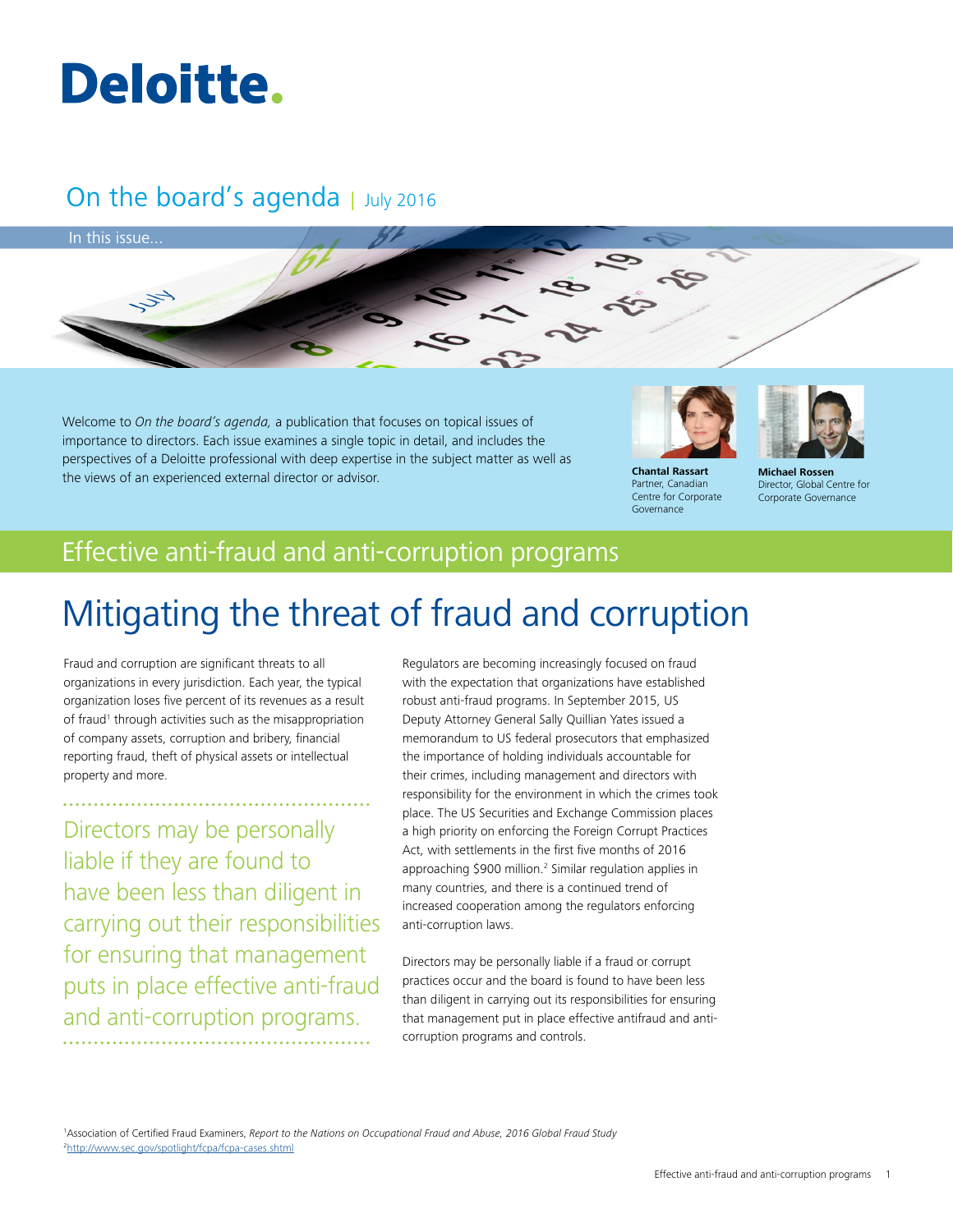### Understanding the risks

The risks facing organizations continue to grow in number and complexity. With their 2013 update to the Internal Control – Integrated Framework, the Committee of Sponsoring Organizations (COSO) acknowledged that "business and operating environments have changed dramatically, becoming increasingly complex, technologically driven, and global."3 The globalized business environment exposes organizations to increased fraud and corruption risks, which are further heightened when supply chains extend to countries with a high Corruption Perception Index rating.4

Boards of directors need to have an effective, up-to-date understanding of their organizations' fraud and corruption risks. Directors need to understand the issues well enough to be able to ask the right questions of management and know whether or not they are receiving the right answers. To do so, the board should not rely solely on management to keep it informed of the risk environment. Obtaining independent, third-party viewpoints will help directors validate what management has told them, gain insights into leading practices, and understand how their organizations compare to others – especially those within the same industry.

## Assessing and mitigating the risks

Although regulators in many jurisdictions require management and/or directors to see that the organization designs and implements effective anti-fraud controls, many organizations still continue to be victims of fraud or corruption. Often this is because, while the organization has developed anti-fraud and anti-corruption policies and procedures, these procedures may not be effectively integrated into the organization's day-to-day operations. Management and boards should therefore obtain an independent assessment of the effectiveness of their anti-fraud and anti-corruption programs and confirm that their policies and principles are being followed throughout the organization.

The whistleblower "hotline" or "speak-up" program, which is typically overseen by the audit committee, is an important element of an effective anti-fraud control program.5 (The ACFE's 2016 Global Fraud Study found that frauds are most commonly detected through tips, especially in organizations that have reporting hotlines.)

Because hotlines and other anti-fraud controls can potentially generate reports on a wide range of activities, audit committees need to determine the level of information to be reported to them. While some audit committees may want to be informed of every reported incident, most would find that level of reporting to be overwhelming. Instead, the audit committee may wish to set a few guiding principles around the type of matters that should be reported to them. Audit committees will likely want to be informed of allegations or instances of:

- Corruption, bribery, and insider trading
- Significant deficiencies in internal control
- Senior management malfeasance
- Accounting irregularities
- Theft and financial losses
- Broad deviations from the organization's anti-fraud policies

The Sarbanes-Oxley Act of 2002 was enacted in response to a prevalence of financial reporting frauds and a growing mistrust of the capital markets. The act requires organizations to evaluate the design and effectiveness of their internal control programs and provide external certifications. Recently, attention has returned to internal control certification with the release of the 2013 COSO framework and stricter oversight of auditors by regulatory bodies, such as the Public Companies Accounting Oversight Board (PCAOB). Both COSO and the PCAOB have emphasized the importance of establishing robust risk assessment procedures, increasing the consideration of fraud risks and examining activities performed on the companies' behalf by suppliers and service providers.

3 COSO: Internal Control – Integrated Framework; Executive Summary 4 See On the Board's Agenda "Understanding third-party risk," April 2016 for further information on third-party risk 5 A further discussion of whistleblower programs is provided on page 5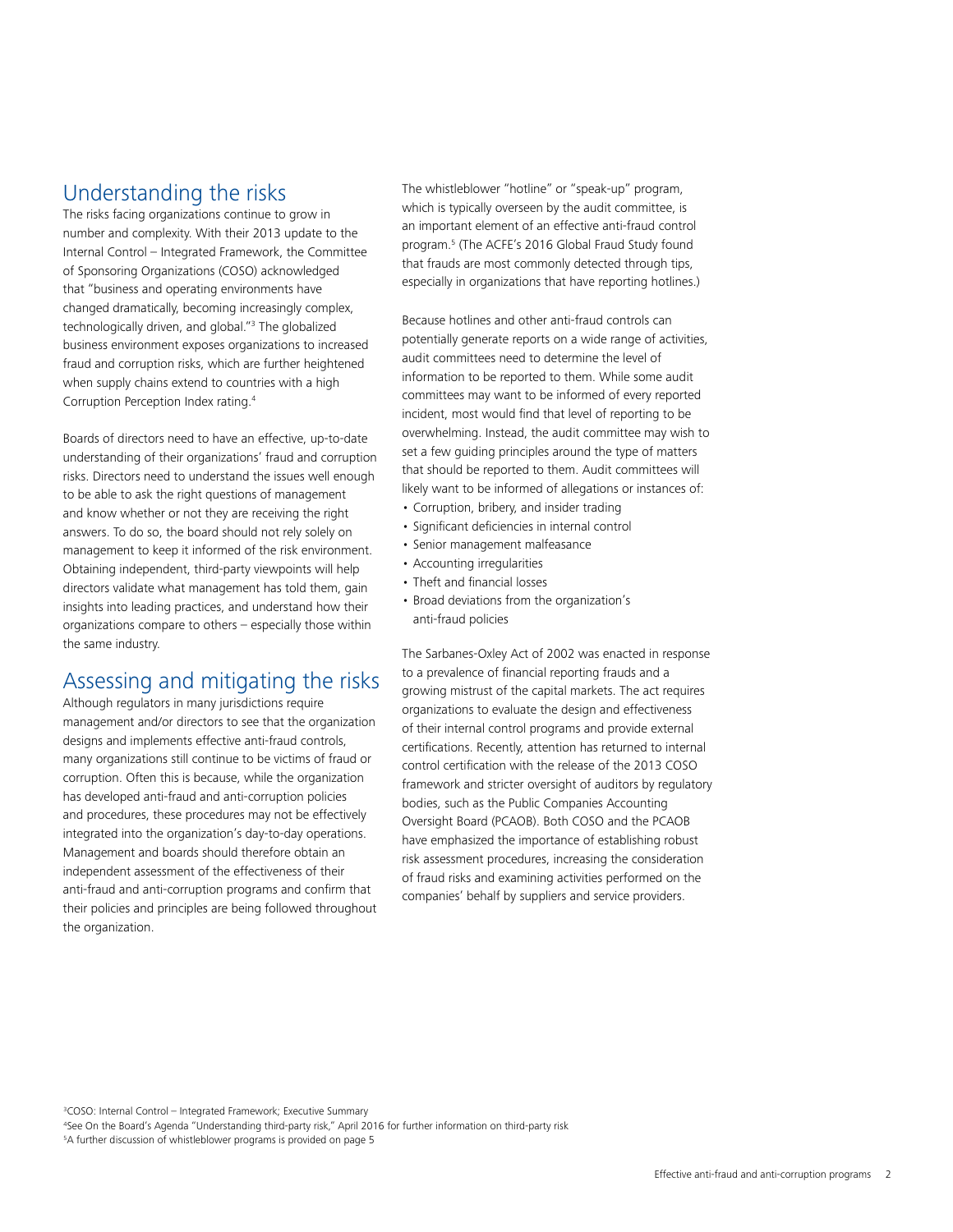As part of the scoping of the internal control certification program, management must assess the likely sources of material financial reporting risks and advocate the use of a "top down, risk-based" approach, while also considering exposure to fraud. While internal control certification programs are intended to strengthen the control environment, these programs do not provide absolute assurance that fraudulent acts will not occur.

## Investigating incidents of fraud and corruption

When a fraud or corrupt practices do occur, the financial damage to the organization is often far surpassed by the damage the wrongdoing causes to the organization's brand and reputation. It is not surprising, then, that organizations prefer to see events investigated as quickly as possible to contain the financial and reputational damage and enable the organization to move on.

For this reason, organizations are often tempted to investigate actual or alleged incidents of fraud or corruption using in-house resources, although the effectiveness of these investigations may be limited. For example, not all organizations have a sufficient investigation methodology or the experienced resources to execute an in-depth and rigorous investigation. Further, the level of investigative scrutiny may be less stringent when an in-house team investigates and questions its own colleagues. Pressure from management to close the investigation as quickly as possible to limit damage may also cause incomplete results and a bias towards concluding that incidents are isolated events rather than part of a broader issue.

When fraud or corruption is suspected, audit committees should ensure that the appropriate investigative team is consulted and engaged early in the process. Many organizations wait to call in outside advisors, such as forensic investigators, legal counsel and external auditors, until after the organization has completed its own in-house investigation, with the expectation that the external advisors will review the procedures performed and conclude that the incident had been resolved appropriately. More often, however, the organization's internal investigation may compromise evidence and complicate the post-investigative review, particularly when it uncovers gaps in the in-house investigation, resulting in additional time and cost to the organization to remediate such issues.



Kris Wentzel National Leader, Internal Audit and

*"Given the potential impact of fraud, boards should ensure that management employs a systematic and rigorous process to identify the potential fraud risks facing the organization. Boards should also see that an assessment is performed to determine whether the organization's controls are designed and operating in an appropriate manner to effectively mitigate these risks. Incorporating various viewpoints and perspectives will help the organization to dramatically increase the robustness of its fraud risk assessment."*

Kris is a partner in Deloitte's Enterprise Risk practice with over 15 years of professional experience specializing in Internal Audit, Internal Control Certification and Risk Management. Kris has extensive experience designing, implementing, evaluating and maintaining systems of internal control over financial reporting (ICFR) and disclosure control and procedures (DC&P).

Kris is responsible for leading Deloitte's internal control certification activities across Canada. In this role, Kris provides guidance and interpretation to Deloitte clients and client service teams related to internal control certification and compliance with the internal control certification requirements established by the Sarbanes-Oxley Act of 2002 (SOX); Canada's National Instrument (NI) 52-109 and other similar internal control legislation.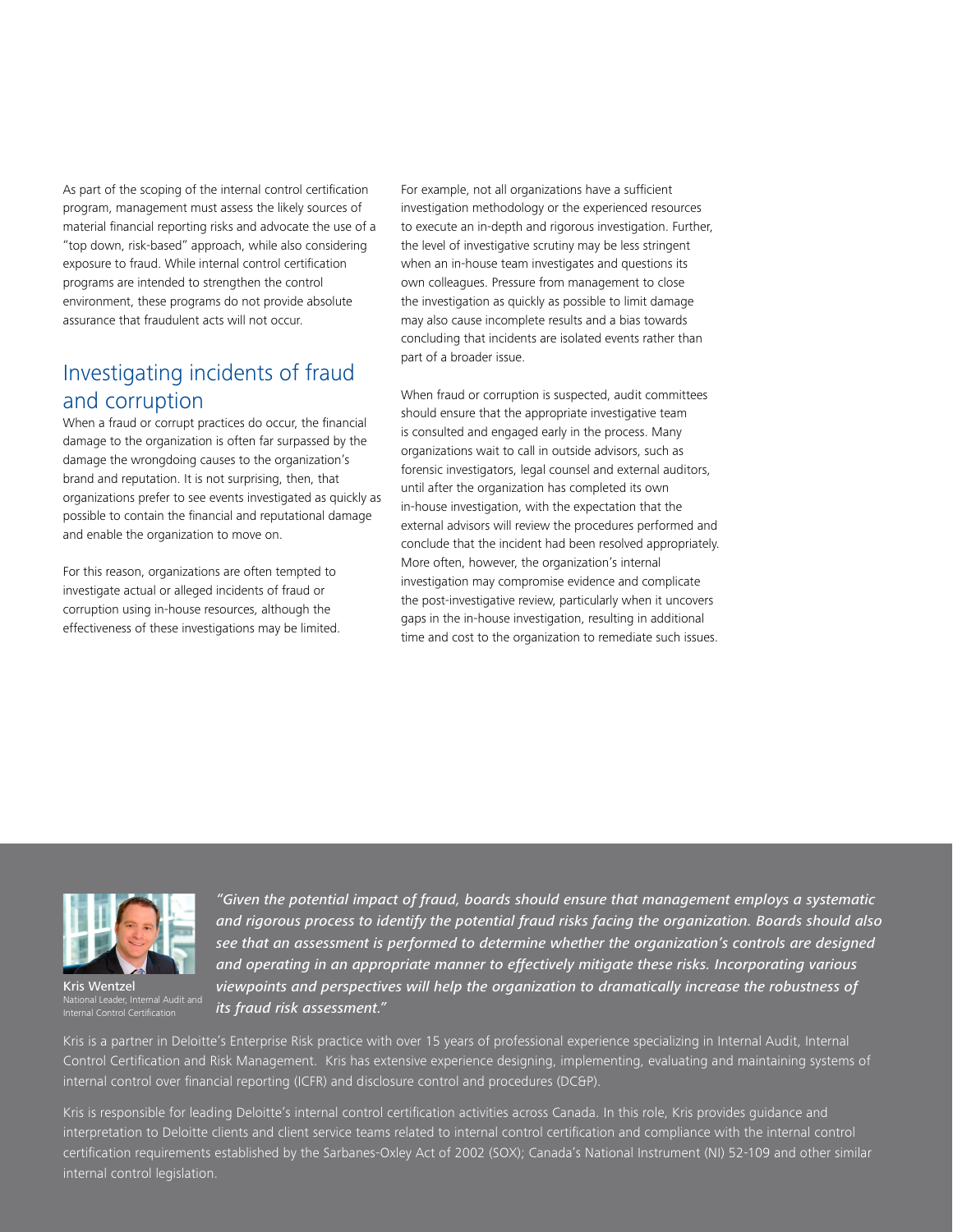

Anthony Campanelli Partner Regulatory, Forensics, & Compliance Deloitte Financial Advisory Services LLP

*"Fraud and corruption-related issues can arise from and potentially involve all parts of an organization. An effectively designed, implemented, and managed compliance program needs to be tailored to the organization's specific risk areas. Audit committees need to confirm that the program is regularly assessed to verify that its principles and procedures are being followed appropriately, and that the audit committee is notified when suspected incidents occur or are reported so it can ensure they are investigated."*

Anthony is a Partner in the New York Forensics practice of Deloitte Financial Advisory Services LLP and has over 19 years of experience in providing extensive consulting services to companies, not for profit entities, and law firms in a wide range of matters, including FCPA/anti-corruption investigations, forensic accounting and fraud investigations matters, securities litigation, buy-sell disputes, and the audit of global SEC registrants. He is a Certified Public Accountant (CPA) in the States of New York and New Jersey and has earned the credentials of Certified in Financial Forensics (CFF) and Chartered Global Management Accountant (CGMA) by the American Institute of Certified Public Accountants (AICPA). Mr. Campanelli has been quoted in several media outlets including The New York Times, Thomson Reuters, and Hotel Interactive on various fraud, regulatory, and compliance matters.

## Key components of an effective anti-fraud and anti-corruption program

The audit committee should evaluate:

- responsibilities of the compliance, legal and internal audit functions.
- The thoroughness of the anti-fraud and anti-corruption risk assessment, including the criteria used to determine high-risk accounts, activities and operations.
- as revenue recognition, reserves, and activities of third-parties acting on the company's behalf, particularly with government officials.
- Training protocols, including how training is monitored and assessed as well as its method of delivery, frequency and content. This could include training for new hires, managers and employees with responsibility for business functions such as third-party due diligence or the approval of charitable contributions, as well as train-thetrainer activities.
- of the sufficiency and quality of due diligence reports and how red flags are addressed.
- The substance and frequency of senior management and regional
- The nature of the whistleblower reporting systems for employees and third parties, including communications and training, anonymity, ease of use, frequency of use, whistleblower protections and language capability.
- Ongoing monitoring and review processes, including internal audit programs and protocols for investigation and reporting.
- Policies regarding disciplinary and incentive procedures for violations
- Anti-fraud and anti-corruption merger and acquisition due diligence procedures including both pre- and post-closing acquisition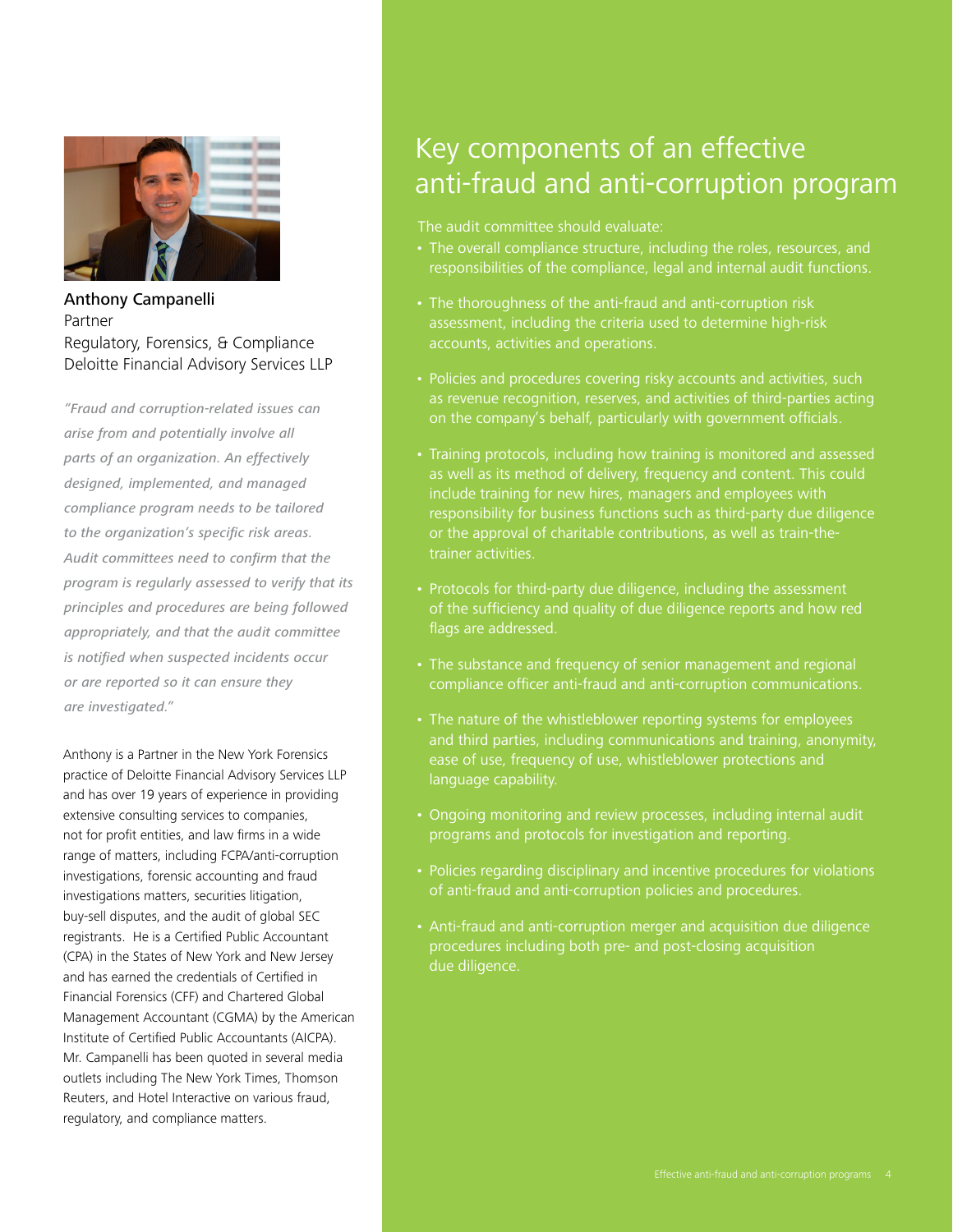## A compliance officer's perspective



David Doyle is the chief compliance officer for Starwood Hotels & Resorts Worldwide Ltd., which owns, manages or

franchises more than 1,300 hotels in 100 countries under renowned brands such as The Luxury Collection, Westin, W Hotels, St. Regis, Le Méridien and Sheraton. Mr. Doyle is responsible for developing and overseeing Starwood's global ethics and compliance program, administered through a team of US and international legal professionals.

*A whistleblower program is an important tool to help identify wrongdoing within the organization. David Doyle discusses the characteristics of an effective whistleblower program.*

#### **What are the key considerations for the audit committee when setting up a whistleblower program?**

For US companies, the audit committee's first consideration should be to ensure that their whistleblower program complies with the Sarbanes-Oxley requirement that the audit committee make a whistleblower program available to employees. Audit committees of organizations based in other jurisdictions would similarly want to ensure that their program complies with their local requirements.

Having said that, the regulations do not provide a great deal of guidance as to what a whistleblower program should look like. It's largely left to the audit committee to determine what is appropriate for the organization and, generally, that includes allowing reporting through different mechanisms – telephone hotlines, websites, etc. – which usually should be available on a 24/7 basis for larger, more complex organizations. In the United States, Sarbanes-Oxley also requires that the whistleblower program must provide a mechanism for anonymous reporting.

When a whistleblower program is to be extended to other jurisdictions, things become more complex. For example, it may be cost prohibitive to make the platform available in every language favoured by employees. There are also different laws to comply with; in some parts of the European Union, for example, anonymous reporting

is prohibited, which runs counter to Sarbanes-Oxley requirements in the United States, so those differences need to be reconciled.

Another important consideration for the audit committee is ensuring that a truly independent function is set up within the organization to vet the allegations and concerns that come in and follow them up appropriately. It is important that the people conducting the investigations and recommending the responses are not implicated and are without any conflicts of interest. At Starwood, this vetting responsibility is shared among groups including legal, internal audit and human resources, which helps add accountability and redundancy to the function.

One also needs to consider the socialization of the various reporting mechanisms. A successful compliance program must communicate with and educate its employees, including through sharing information about hotlines and other reporting avenues. While there is no one-size-fits-all methodology, providing information on the company's Internet page and notifying employees through various training programs may generally satisfy this requirement.

#### **This sounds like a complex task. Where can the organization go for help?**

There are many vendors and service providers that offer predesigned or customizable whistleblower products, and they can cover a range of services, including the provision of the hotline or reporting mechanism, translation services for programs in multiple languages, monitoring the calls that come into the hotline and even investigating the issues that are raised.

A common practice among larger organizations is to utilize a vendor to provide the reporting mechanism, such as the website, and to staff the reporting phone lines because it's important to have skilled people taking the calls, especially when they may come in different languages. Having an outside vendor handle the hotline can also help assure employees that the people taking their calls won't themselves be implicated in the problem, and provides additional comfort that their reports may remain anonymous. Utilizing an external vendor for such services can also free up internal compliance resources for other matters, without foreclosing the possibility of, or discouraging the reporting of, issues or concerns through internal channels too.

Once the vendor reports back to the organization about the incidents reported on the hotline, most organizations will use an in-house team to assess the complaints, and if necessary, respond to them and mitigate the problems.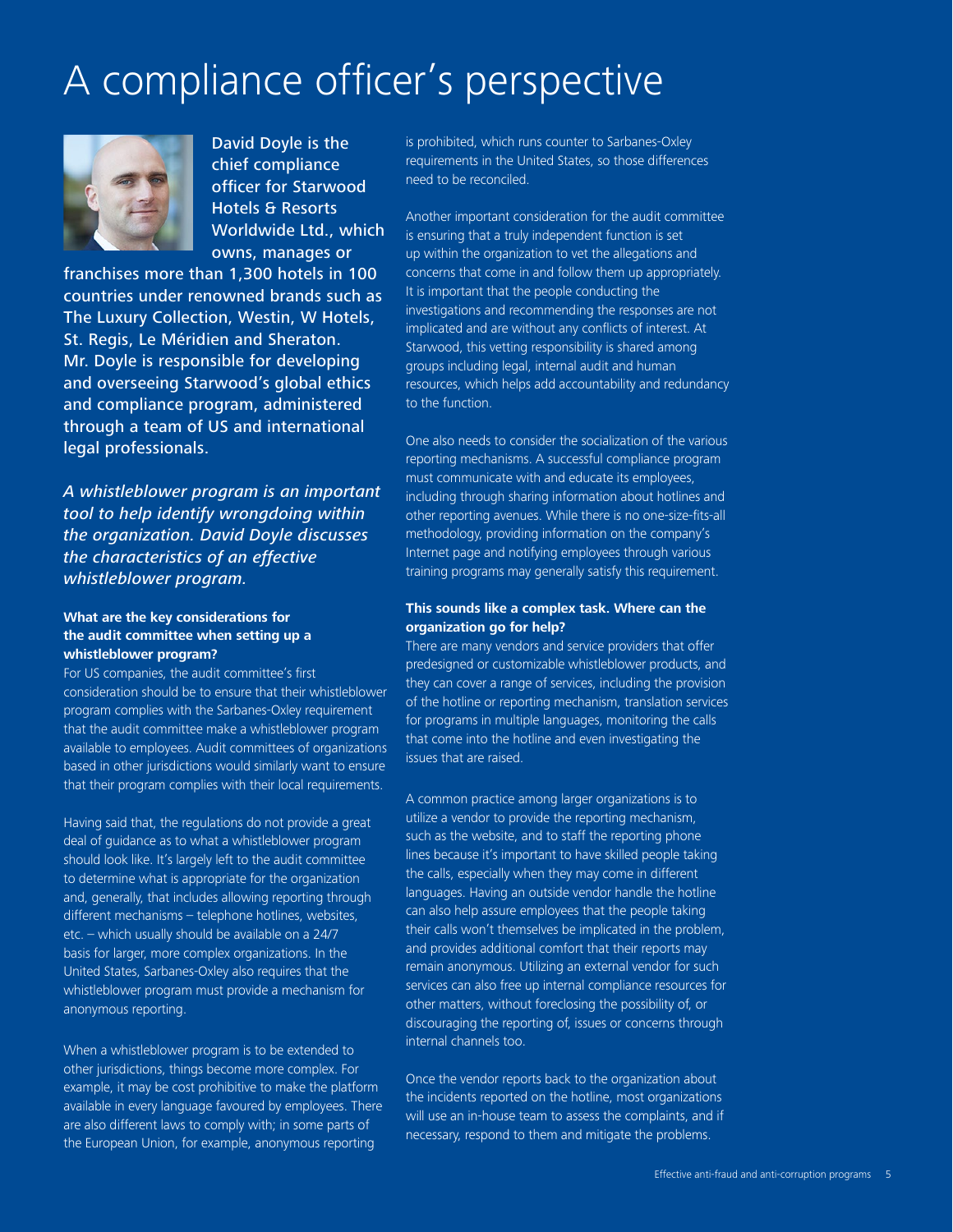**These programs can generate a range of complaints. What steps can be taken to guard against missing something significant among a lot of trivial concerns?**

Whistleblower programs in large organizations generate both significant and relatively trivial issues across a range of bases – human resource complaints, financial concerns or ethical issues – and it isn't uncommon for a single call to raise multiple issues.

The best way to protect against important matters being obscured is to make sure an appropriate team of people is reviewing the complaints. The team needs to be trained to identify what is truly important and know where to refer the complaints for follow-up. Given that the calls will generate complaints across a variety of areas, it's also helpful to have people with different areas of expertise on the team. In our organization, for example, the team includes people from internal audit with specialized financial training as well as members of our ethics and compliance group to ensure that the necessary specialized skills and knowledge are brought to bear to evaluate every allegation and that there is agreement among the group about the appropriate follow-up.

Another important consideration is building redundancy into the team and the process. You must have more than one set of eyes reviewing the complaints because it's only natural that the people who read the complaints day after day can become a bit jaded after a while and may miss something.

#### **What should happen when complaints are raised?**

The board of directors and the audit committee need to make sure that the proper escalation procedures are put in place to address complaints about significant matters. Often this will require the involvement of different functions and members of senior management, including finance, the general counsel and others.

If the organization is appropriately staffed to conduct its own internal investigation, then complaints can certainly be handled internally. However, there are certain thresholds beyond which it would be risky and perhaps even improper for an internal investigation to be the sole response. Empowering the internal investigation team and providing sufficient resources to balance these often competing considerations is a critical management function of the board and audit committee, and should be continually reassessed to ensure a robust investigative function that is capable of responding to the company's needs.

If senior management is potentially implicated, there needs to be a proper show of independence from the investigators, and that certainly argues in favour of having external investigators who are engaged by a group other than management, such as the audit committee. Therefore, the audit committee needs to put in place protocols for removing management from the oversight and responsibility for investigating and remediating a problem and transferring that role to the audit committee or another designated committee of the board to engage their own external representation to conduct an independent and thorough investigation.

#### **What information should be publicly disclosed about an allegation?**

If a complaint suggests a potential significant risk to the company, such as a material financial risk, then the question of disclosure becomes significant. In the case of a public company, for example, the board will need to consider what to communicate to shareholders and when – for example, will it report to shareholders when issues have been identified, or only when an investigation is underway? The timeliness of the communication is also important because the organization may need to make a disclosure before it's even been able to determine whether the allegations are credible and have substance. These are difficult decisions that are best done in consultation with the organization's external counsel and outside auditors.

#### **What matters should be reported to the audit committee?**

The audit committee should be informed of any allegations that may be material to the organization so the committee can ensure that they are being dealt with appropriately. It's also important that the company's external auditors be kept apprised of these developments.

What's important is the definition of materiality. To that point, the audit committee needs to set out clear guidelines with respect to the issues it wishes to be informed about, the degree of frequency of those reports and the means of those reports. The committee should also set out the issues that it is comfortable delegating to management to resolve. In certain instances, it may be appropriate to inform the audit committee of allegations or concerns involving senior management to ensure sufficient independence of the investigative function, and to reaffirm the proper "tone at the top" of the organization. Such communication is easiest when the compliance function has a direct or dotted line reporting relationship to the board or audit committee, which is why this structure is increasingly viewed as a best practice.

#### **What should be reported internally about the whistleblower program and the way complaints are handled?**

That will depend on the audience. The audit committee and management need to know how well the ethics and compliance program is responding to whistleblower complaints. In this new era, with a tremendous focus on accountability, compliance program metrics have become an increasingly popular method of evaluating the efficacy of a compliance program. In this regard, it is helpful to have statistics on the number of complaints that have been raised, including those that were substantiated or unsubstantiated, and those that required follow-up and those that did not. There should also be statistics about the turnaround time to respond to complaints and complete investigations.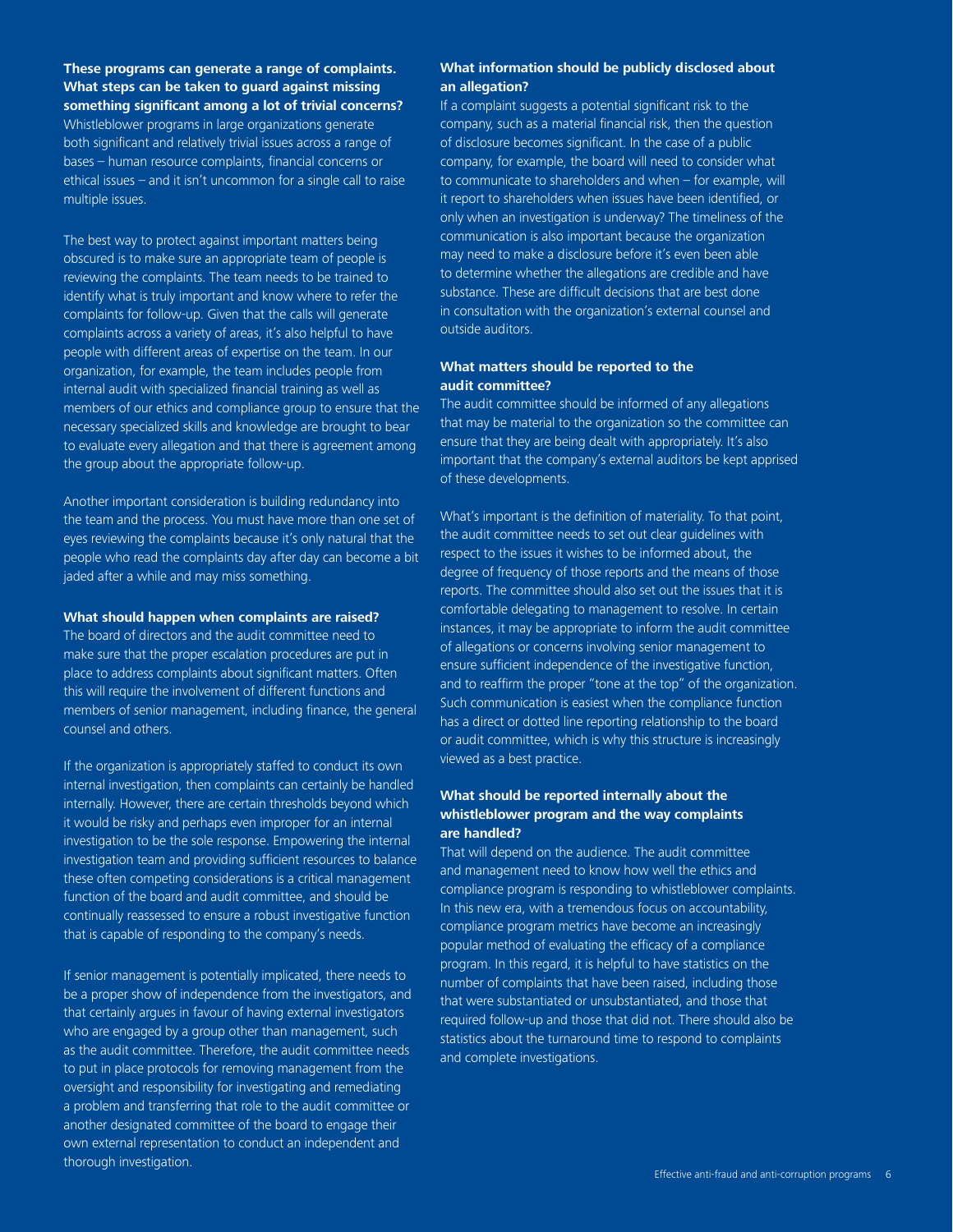It's helpful to benchmark the organization and its whistleblower program against others in its industry or more broadly. Many of the third-party vendors that provide hotline services collect those statistics across the population of their customer base and make them available for organizations to use to compare and assess their performance.

#### **What about reporting back to employees?**

That can be difficult. The people who use the hotline need to have confidence that their complaints have been heard and some action has been taken in response to them. Therefore, it's important to notify the reporters that their complaints have been received and they are being given appropriate consideration; that's something our organization does for every complaint it receives.

However, often what you cannot do – and what the hotline users want – is to give an indication a priori that the allegation is being treated as true. Usually, it isn't possible to provide details of how the company has responded to a complaint, especially with more significant allegations or concerns since they may be confidential, privileged or involve a conflict of interest.

One of the best ways to generate buy-in and enthusiasm for a hotline is for the employees to see there is an impact when they make a complaint, especially if it is a well-founded concern that the company takes steps to address. So after an investigation is closed and when some action is deemed appropriate, there needs to be some thought given to how to appropriately educate employees about the steps that were taken and the reasons for them. It certainly helps to reinforce the profile of the whistleblower program and build that confidence in it.

Organizations should also be cognizant of any labour and employment implications, along with privacy implications in foreign jurisdictions, in reporting back information to employees, particularly after an investigation has been completed. Moreover, they should be very careful in the substance reported back, as they should always expect these disclosures may become public. When in doubt, consult with outside counsel.

#### **Given the limitations on reporting back to users, what else can be done to build confidence in the whistleblower program?**

A whistleblower hotline won't do the organization any good if it isn't supported with a culture that encourages people to pick up the phone or log on to report any concerns they may have. That's the reason for making a hotline available on an anonymous basis: to give employees some measure of comfort in using it without fear of retaliation. But people's level of confidence in the hotline will vary widely by jurisdiction; we've seen different cultural microclimates regarding people's degree of comfort of using even an anonymous hotline when it's available.

There needs to be the proper tone at the top  $-$  the board and management must be seen to be committed to the program and, whenever possible, be seen to be acting on the information that comes in. That includes taking steps to continually raise the profile of the hotline within the organization and give employees continuing reassurance that their reports will be dealt with appropriately without retaliation. Employees should be encouraged to view the hotline as one way they can communicate their concerns to management. Doing that requires careful communication to employees, and I think it's essential that the audit committee and compliance team make sure there is a true culture of accountability with management that starts with the whistleblower hotline.

#### **What training should be provided to employees about the whistleblower program?**

Some organizations may wish to pair training content for their whistleblower program with anti-retaliation awareness or other human resource subjects. Most often, however, training to refresh employees' awareness of the whistleblower program can and should simply be incorporated into broader training modules relating to code of conduct, anti-harassment, anticorruption or other specialized compliance subjects. Periodic communications to keep the program top of mind can also be disseminated through whatever media the organization uses to keep in touch with its employees and promote initiatives.

#### **Some regulators, such as the SEC, have introduced their own programs that compensate whistleblowers who report to them. How has this impacted your whistleblower program?**

The compliance literature confirms that overall whistleblowing activity is on the rise, and surely some of this must be a result of the bounty programs that SEC is promoting, together with years of messaging about the importance of good corporate citizenship. I have seen no clear correlation between these messages and our own activity level at Starwood. However, I do think it is usually a positive sign in any organization – particularly one putting resources into promoting or developing its whistleblowing program – for there to be stable or even modestly increased usage over time. Barring some spike in related reports (of which one must always take careful note), this can signal both growing faith in the system and a more vigilant culture. By extension, a well-used and well-run program helps to foster more positive and productive "mood at the middle" and "buzz at the bottom," and that's really what it's all about.